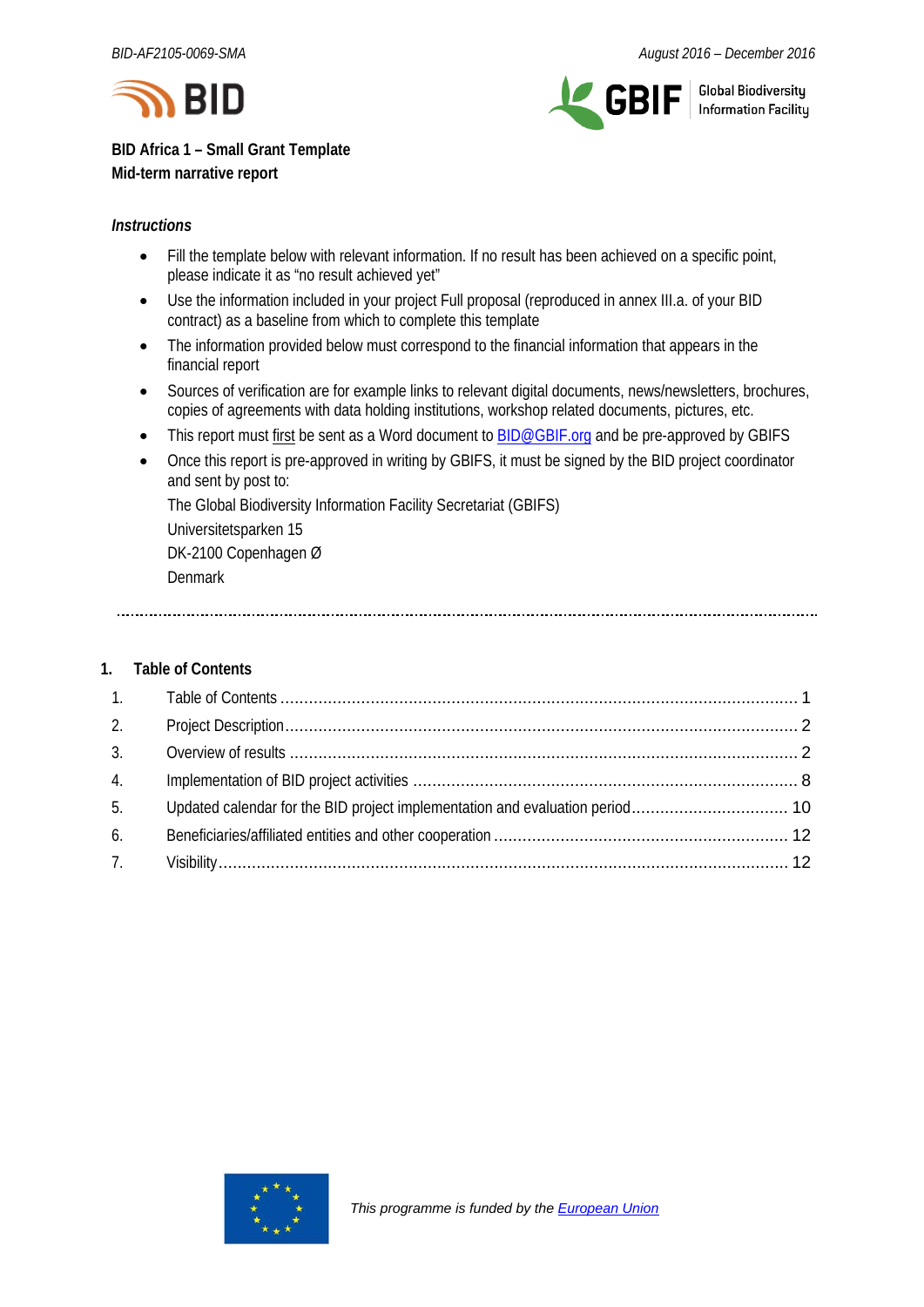



## **2. Project Description**

**2.1. Principal investigator and grant coordinator: Institution/network/agency name: FORCONSULT, Faculty of Forestry, Wildlife and Tourism**

## **2.2. Principal investigator name and role:**

Prof Pantaleo K Munishi – Coordinates the proejct Implementation and reporting Ms Hulda Gideon – Participates in Project Implementation and Reporting

**2.3. BID proposal identifier:** BIDAF2015-0069-SMA

## **2.4. Project title:**

Establishing metadata of Biodiversity Data generated from REDD+ Projects in Tanzania

- **2.5. Start date and end date of the reporting period:** August 2016 to December 2016
- **2.6. Country(ies) in which the activities take place:** Tanzania

## <span id="page-1-0"></span>**3. Overview of results**

## **3.1. Executive summary**

*Give a short summary of the activities implemented and the outcomes of the project for the reporting period (no more than ½ page).*

The Goal of the project was to compile metadata of biodiversity data generated from REDD+ national projects in Tanzania. The Specific Objectives are to:

- (1) Develop data collection tool to capture the required data
- (2) Inventory of REDD+ data holders and the type of data they hold
- (3) Convene IPT-training workshop for holders of biodiversity data from REDD+ project to enhance publishing

## **Deliverable 1: Increase Available Biodiversity data within and beyond the project period**

- 1. Metadata of biodiversity data generated from REDD+ projects through Inventory of REDD+ data holdings
- 2. Data sets of occurrence, check list, and sample data generated through data mobilization and publishing
- 3. Datasets of biodiversity data generated from REDD+ project accessible in TanBIF and GBIF Portals through IPT training workshop and data publishing

## **Deliverable 2: Apply Biodiversity Data in Response to Conservation Priorities**

1. Increased awareness on data sharing through awareness creation on generated biodiversity data

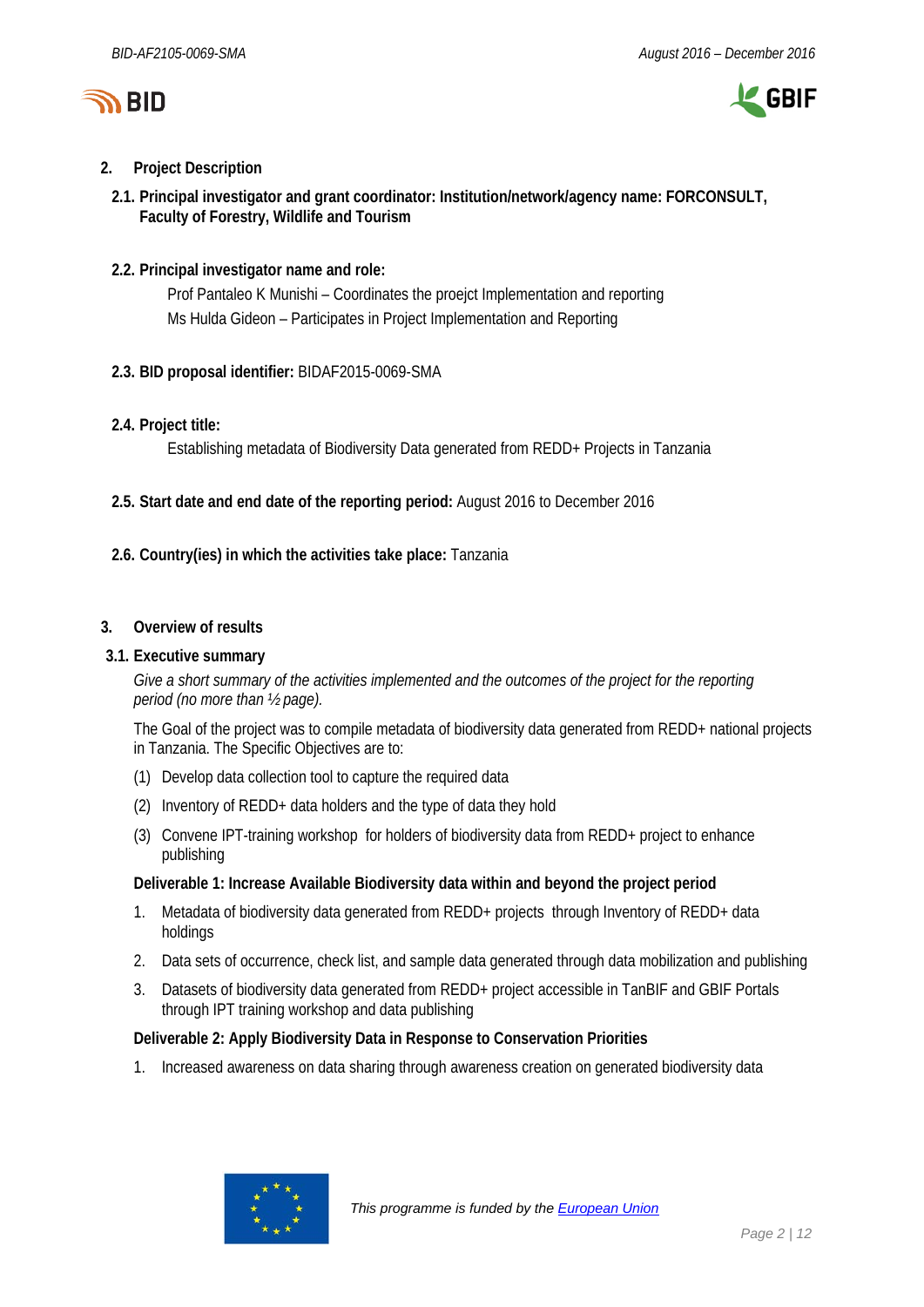



## **Achievements to Date**

Based on our inventory of REDD+ data holders, only 4 out of the 7 REDD+ projects hold relevant data for this project. Others collected data on socio-economic and institutional aspects of REDD+. Most of the projects were cantered around REDD+ thus consideration was on trees and carbon storage in forest/woodland ecosystems. The data to be compiled therefore include mainly information on tree species. In this respect data on tree species, location (GPS coordinates) was focused on the 5 REDD+ projects which have data relevant to species occurrences. The 7 projects are described below including those 5 projects considered to have relevant data for our project, In this phase, the data on Projects 1, 2 and 3 have been acquired and being compiled for publication. Data on Projects 4 and 5 will be collected in the next phase.

## *(1) Enhancing capacity to deliver short and long term Data on Forest Carbon Stocks in Tanzania (World Wildlife Fund Tanzania)*

This project replaced the TATEDO Project which focused mainly on energy and did not generate relevant data for our project. The purpose of this project was to contribute core data to the Tanzanian national monitoring, reporting and verification (MRV) system that forms a part of the comprehensive forest carbon monitoring system for the country and build capacity for sustainability in the future. Its activities therefore included establishment and assessment of baseline carbon plots in different vegetation types, hemispherical photographic survey of the plots to determine the Leaf Area Index (LAI) for the different vegetation, testing of LiDar technology in Tanzanian forest habitats, soil carbon survey across Tanzanian vegetation types and production of a range of future scenarios for changes in carbon stocks.

The following has been done with respect to our project

- Data on tree species and their location (GPS coordinates) collected for 7 vegetation types in Tanzania -Miombo woodlands, Acacia woodlands, Savannah grasslands, Floodplain Wetlands, Volcanic mountains, Crystalline Mountains and Coastal Forests
- Data being compiled for publishing in TanBIF and GBIF portals

## *(2) Combining REDD, PFM and FSC Certification in South-Eastern Tanzania(Mpingo Conservation and Development Initiative)*

This REDD+ project sought to advance forest conservation in Tanzania by generating sustainable income for communities, thus providing incentives for them to manage local forests responsibly. The project was undertaken in the coastal forests of South-Eastern Tanzania. It was designed to complement sustainable, Forest Stewardship Council-certified timber production under our group certificate, and thus helps to ensure the viability of community forestry as a sustainable enterprise in Tanzania. Where sufficient surplus income can be generated from REDD, this will be used to support expansion of the area of forest under community control

- Data on tree species and other biodiversity have been collected with the location of each species.
- Most of the species names are in vernacular and we have initiated a process of translating the vernacular into scientific names.

## *(3) Piloting REDD+ in the Pugu -Kazimzumbwi Forests Reserves (Wildlife Conservation Society of Tanzania)*

The project aimed at Reducing  $CO<sub>2</sub>$  emissions through curbing deforestation and forest degradation in the Pugu and Kazimzumbwi National Forest Reserves. This was implemented through facilitating the management of the two Forest Reserves through PFM, maintaining the integrity of the two Forest Reserves by surveying and boundary demarcation, assisting in settlement of boundary disputes with adjacent village communities, designing and implementing knowledge management, education and awareness strategy,

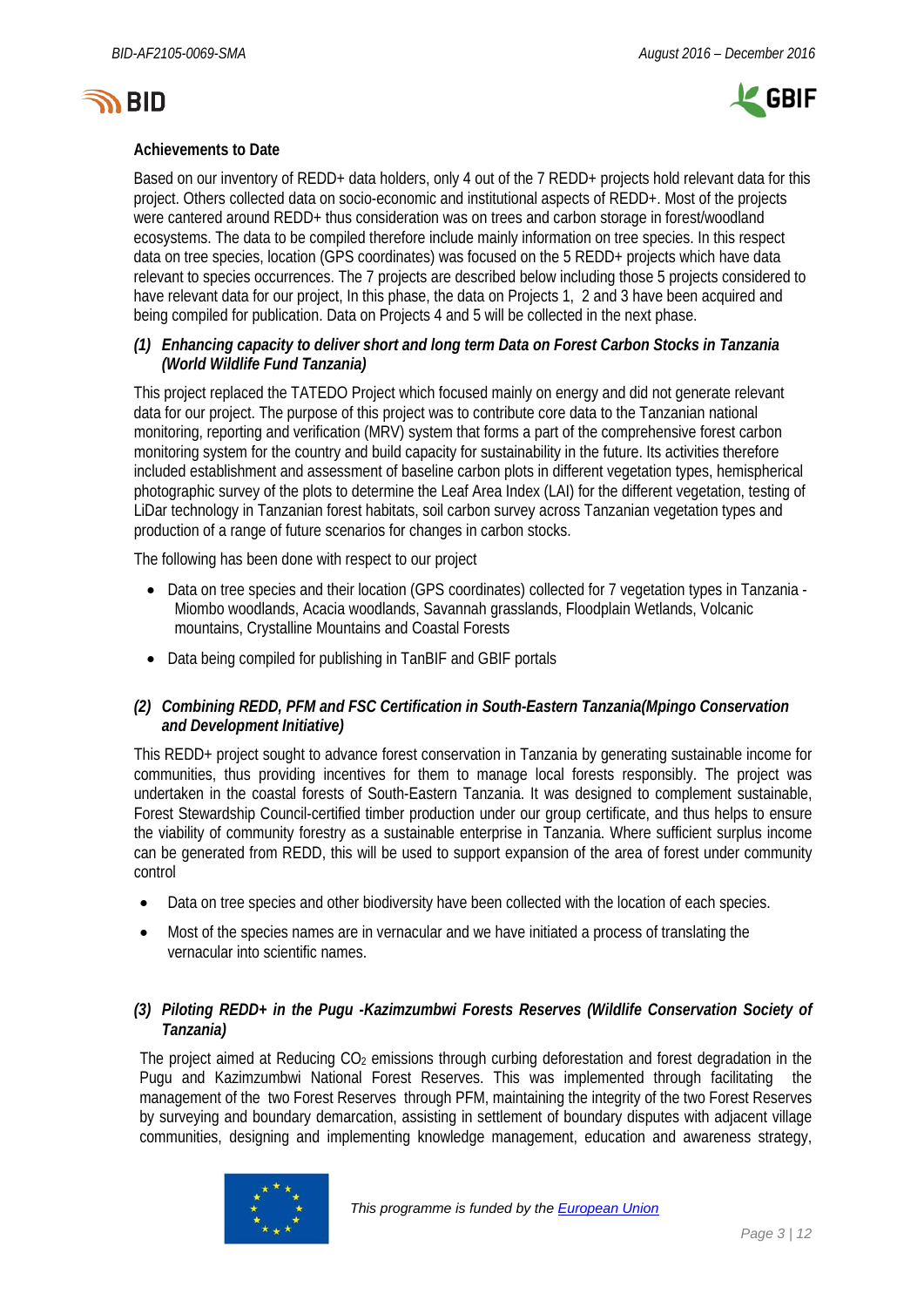



conducting social-economic study of the area including potential environmentally friendly IGAs and implementing legal, governance and institutional frameworks and arrangements for the project under the existing laws. Further and relevant to our project was Monitoring, Reporting and Verification (MRV) of reduction in carbon emissions including monitoring of deforestation and forest degradation in the two Forest Reserves.

- Data on tree species enumerated during MRV process have been collated
- The collated data are being compiled and prepared for publishing

## *(4) Building* **REDD** *readiness in the Masito Ugalla Ecosystem* **Pilot** *Area in Support of Tanzania's National* **REDD** *Strategy (Jane Goodall Institute)*

The project on building REDD+ Readiness in the Masito Ugalla Ecosystem (MUE) Area in Support of Tanzania's National REDD Strategy aimed to enable communities and high biodiversity value forests in western Tanzania to benefit from REDD based global approaches to climate change mitigation. The project was undertaken in western Tanzania, Kigoma Region. In its implementation period the project identified the data holdings through communication by JGI and prepared template for data in the second period of the project .

The data set from this project is somehow incomplete especially with regards to complete list of species, their identification and location The major work done to-date includes preparations for species identification from the areas where the project worked and further confirmation of species locations. Acquisition of the data from JGI in Kigoma will be undertaken in the next phase of the project

### **(5) REDD Readiness in the Southern Highlands of Tanzania (Wildlife Conservation Society)**

The Project sought to develop both the capacity and knowledge for Tanzania to participate actively and comprehensively in REDD+ activities. The emphasis has been placed in and around the threatened montane forests of Tanzania's Southern Highlands (Mt Rungwe Nature Reserve, Livingstone Forest Reserve, Mporoto Forest Reserve and Mbizi Forest Reserve). The activities in this REDD+ pilot project encompass carrying out a robust baseline study and provide methods for estimating deforestation, carbon sequestration and emissions, as well as participatory monitoring in the four most important Southern Highlands forests. Furthermore, the project has implemented economic incentives that provide benefit sharing to local communities, and environmental education and reforestation programs that address the drivers of local forest degradation. The project also assessed vegetation and forest condition sampling and collected data on forest resource and carbon usage by the community adjacent the protected areas. The data on vegetation assessment in the forests is pertinent to our project and will be acquired, collated and analysed for publishing in the second term of the project.

### *(6) Reducing Emissions from Deforestation and Forest Degradation (REDD+) pilot project in the Kolo Hills Forests in Tanzania (African Wildlife Foundation)*

The project aims to save 125,000 tons of carbon dioxide equivalent annually from avoided deforestation and forest degradation. The project worked with small-land farmers from 21 different villages to manage some 42,000 hectares of semiarid forest in part through land-use planning to ensure agricultural productivity and sustainable, long-term development. Because the deforestation is caused largely by agriculture, the project provided more than 170 farmers with improved seed, fertilizer, and training in profitable conservation-farming techniques which resulted in an eightfold increase in agricultural production from 300 kilograms/acre to 2,400 kilograms/acre of maize output in 2011. Ten (10) villages completed land-use planning and villagers are

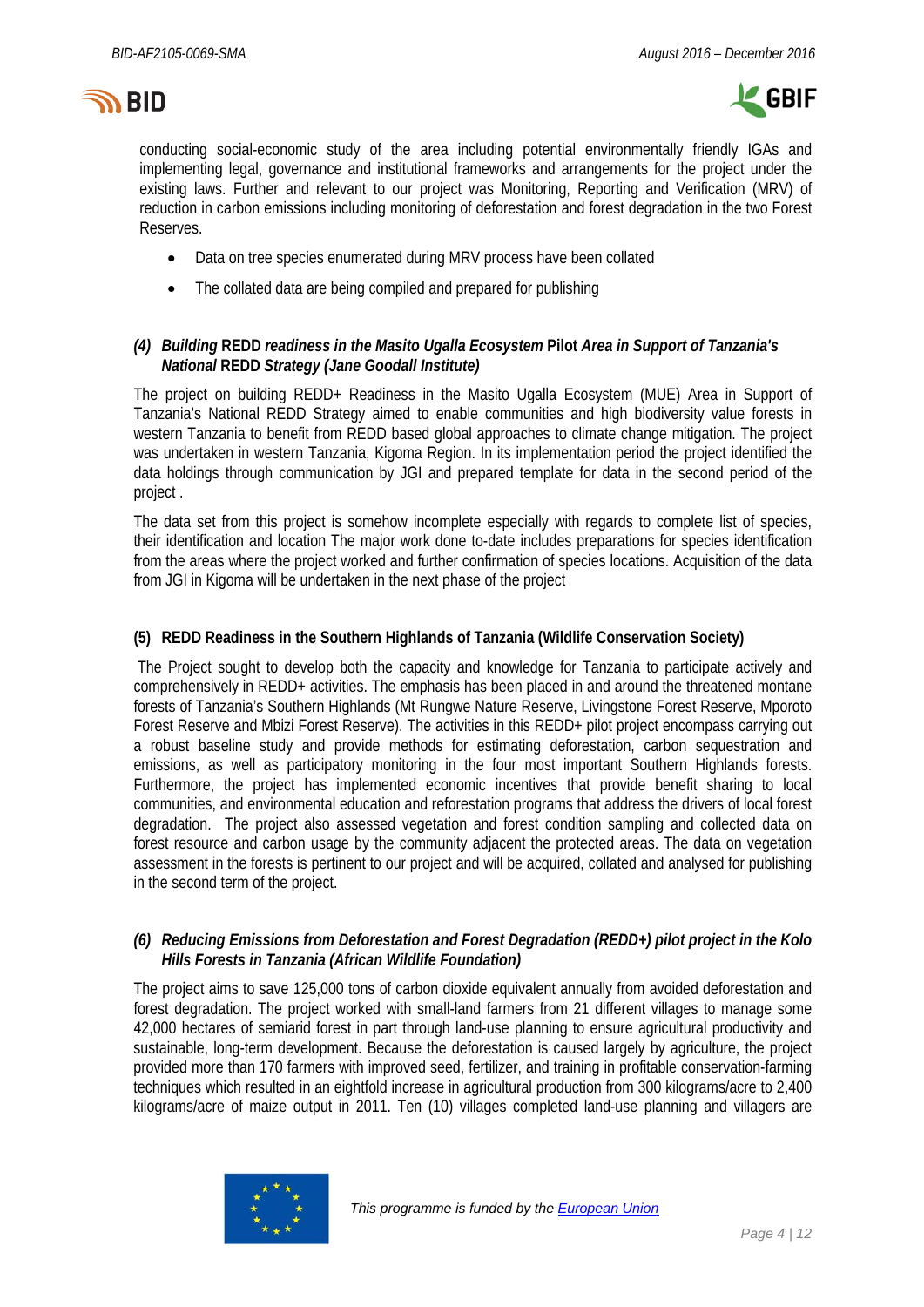# **SY BID**



reporting a stronger understanding of their environment and the need to protect forests. This project did not generate any species data thus the information generated was not suitable to our project.

## *Making REDD Work for Communities and Forest Conservation in Tanzania (Tanzania Forest Conservation Group -TFCG)*

Making REDD work for communities and forest conservation in Tanzania' aimed at reducing greenhouse gas emissions from deforestation and forest degradation in Tanzania in ways that provide direct and equitable incentives to communities to conserve and manage forests sustainably. The project purpose was to demonstrate, at local, national and international levels, a pro-poor approach to reducing deforestation and forest degradation by generating equitable financial incentives from the global carbon market for communities that are sustainably managing or conserving Tanzanian forests at community level. The project piloted a mechanism whereby REDD+ finance can bring about additional reductions in greenhouse gas emissions by channelling tangible incentives to reduce deforestation as directly as possible to communities with forests on their land. In the absence of a compliance market for REDD or a fund-based mechanism, the project is assisting communities to access funds from the voluntary carbon market. The model could also be used to channel different types of REDD+ finance to communities. The project did not generate species data that are relevant to our project.

### **3.2. Progress against expected milestones:**

| Expected milestones/activities                                                                                                                           | Completed?<br>Yes/No | <b>Explanatory notes</b>                                                                                                                                                                                                                                                                                     | Sources of<br>verification                                                       |
|----------------------------------------------------------------------------------------------------------------------------------------------------------|----------------------|--------------------------------------------------------------------------------------------------------------------------------------------------------------------------------------------------------------------------------------------------------------------------------------------------------------|----------------------------------------------------------------------------------|
| Completed capacity self-assessment questionnaire<br>for data holding institutions<br>(http://www.gbif.org/resource/82785)                                | Yes                  | Most of the instituions<br>require capacity<br>enhancement on the whole<br>aspect of establishing data<br>base suitable for GIF                                                                                                                                                                              | <b>NA</b>                                                                        |
| The instituton that will publish your data is registered<br>with GBIF.org<br>For registered data publishers see:<br>http://www.gbif.org/publisher/search | Yes                  | Sokoine University of<br>Agriculture, Department of<br>Forest Biology (currently -<br>the Department of<br>Ecosystems and<br>Conservation) is registered<br>and endosed by TanBIF                                                                                                                            | http://www.gbif.org/<br>publisher/a8864fd2<br>$-f4f9-40b1-bd9d-$<br>a8767e12b9ab |
| The data users identified in the full proposal have<br>documented their intended use of the mobilized data<br>and provided early feedback                | Yes                  | The REDD Pilot data was<br>meant to be free access to<br>contribute to the REDD+<br>rediness in Tanzania and<br>the develiopment of the<br>Tanzania REDD+ strategy.<br>In this respect the data<br>generated will be public<br>domain for use by different<br>instituions in Tanzania as<br>deemed necessary | http://www.forestry.<br>suanet.ac.tz/forestr<br>ybiology/                        |

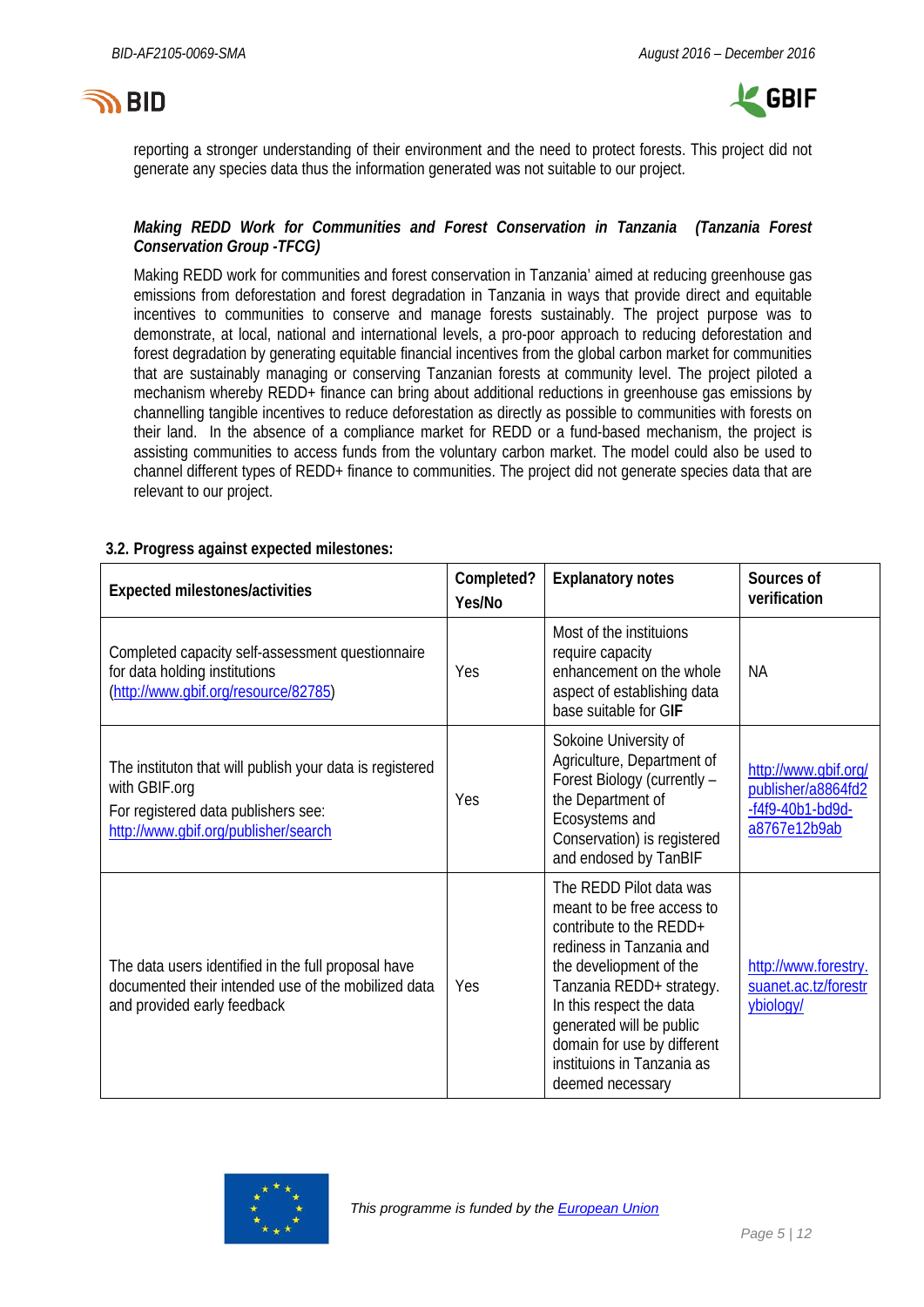



# **3.3. Datasets published on GBIF.org**

*If the dataset is not yet published, please indicate the name of the institution that is expected to host the data when published in the column "DOI or URL/Planned hosting institution". Add as many rows as needed.*

| Dataset title                                                                | Publishing<br>institution | <b>DOI or URL/Planned</b><br>hosting institution                                                           | Date/expected<br>date of<br>publication | Explanatory<br>notes                                                                                        |
|------------------------------------------------------------------------------|---------------------------|------------------------------------------------------------------------------------------------------------|-----------------------------------------|-------------------------------------------------------------------------------------------------------------|
| Tree Species in Different<br>Vegetation Types of Tanzania                    | <b>WWF/SUA</b>            | Department of<br>Ecosystems and<br>Conservation, Sokoine<br>University of Agriculture<br>Morogoro Tanzania | 2017                                    | The data is being<br>compiled and part<br>of it expected to<br>be published by<br>the end of the<br>project |
| Tree Species of South-Eastern<br>Tanzania                                    | <b>MCDI</b>               | Department of<br>Ecosystems and<br>Conservation, Sokoine<br>University of Agriculture<br>Morogoro Tanzania | 2017/18                                 | Data being<br>compiled, part of<br>the data expected<br>to be published<br>by the end of the<br>project     |
| Tree Species of Pugu -<br>Kazimzumbwi Forests Reserves                       | <b>WCST</b>               | Department of<br>Ecosystems and<br>Conservation, Sokoine<br>University of Agriculture<br>Morogoro Tanzania | 2017/18                                 | Data being<br>compiled, part of<br>the data expected<br>to be published<br>by the end of the<br>project     |
| Tree Species of the Forest<br>Reserves in the Southern<br>Highlands Tanzania | <b>WCS</b>                | Department of<br>Ecosystems and<br>Conservation, Sokoine<br>University of Agriculture<br>Morogoro Tanzania | 2017/18                                 | Data will be<br>compiled and<br>published by the<br>end of the project                                      |
| Tree Species of the Masito Ugala<br>Ecosystem Western Tanzania               | <b>JGI</b>                | Department of<br>Ecosystems and<br>Conservation, Sokoine<br>University of Agriculture<br>Morogoro Tanzania | 2017/18                                 | Data will be<br>collected and<br>published by the<br>end of the project                                     |

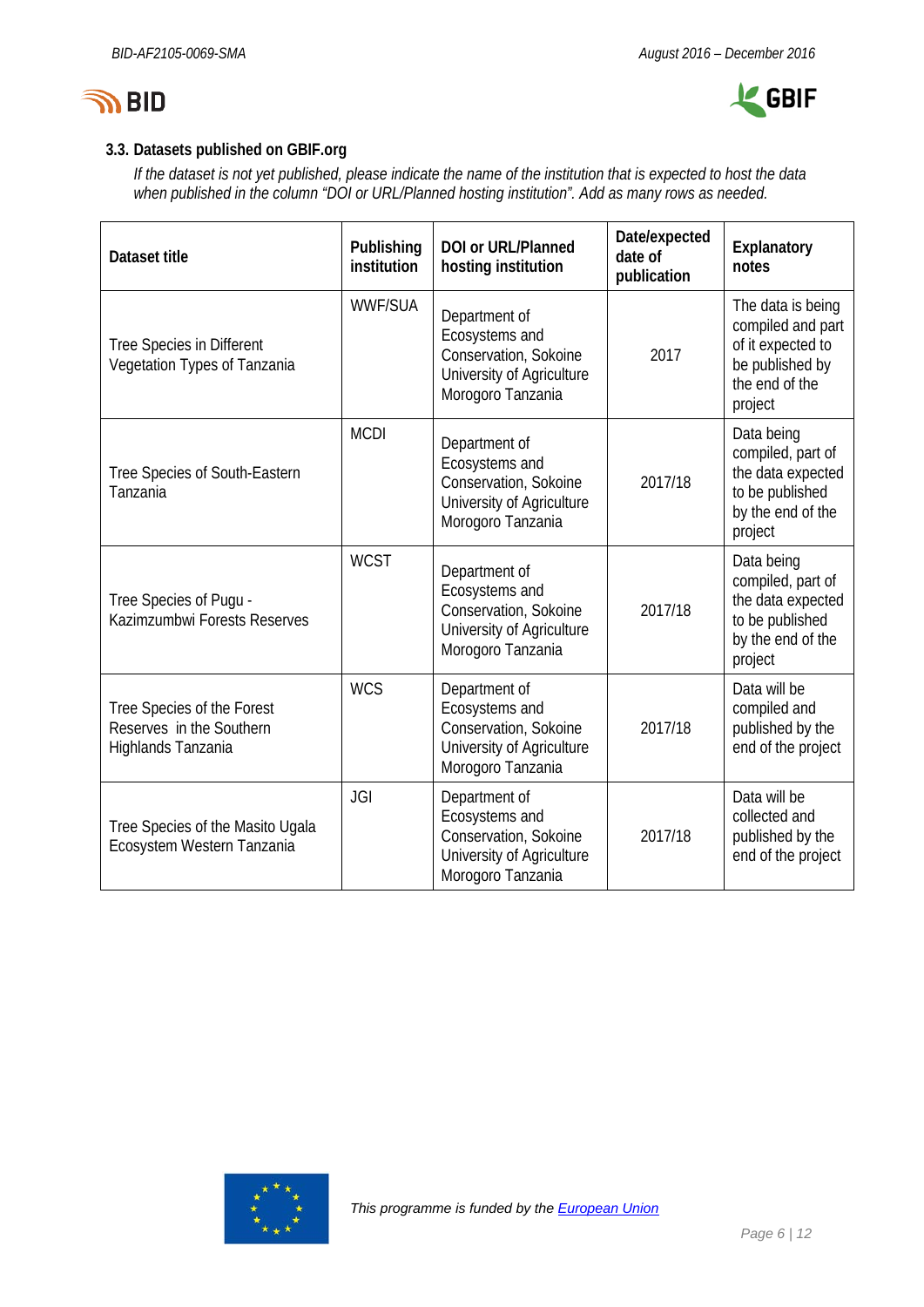



# **3.4. Examples of use of biodiversity data available through GBIF**

*Use the table to document use or planned use of data available through GBIF as part of your project. Please provide the DOI for datasets published on GBIF or data downloaded from GBIF in the "Dataset" column. Briefly describe how the data have been used or are planned to be used in the "Data use" column (ca. 50 words). Provide the date or approximate time frame in months for the use or planned use in the "Date/time frame" column. Please provide links to any documents or webpages documenting the use in the "Sources of verification" column. Add as many rows as needed.*

| <b>Dataset</b>                                                                  | Data user                                                | Data use                                                                                              | Date/time<br>frame | Sources of verification                                                                                                                                          | <b>Notes</b>                                                                                                             |
|---------------------------------------------------------------------------------|----------------------------------------------------------|-------------------------------------------------------------------------------------------------------|--------------------|------------------------------------------------------------------------------------------------------------------------------------------------------------------|--------------------------------------------------------------------------------------------------------------------------|
| Tree Species in<br><b>Different Vegetation</b><br>Types of Tanzania             | <b>Relevant National</b><br><b>Institutions</b>          | To enhance REDD+<br>processes in<br>Tanzania, Forest<br>Conservation,<br>Biodiversity<br>Conservation | 2017               | Vice President's Office,<br>Department of the<br>Environment as the<br><b>Focal Point for Climate</b><br>Change, Ministry of<br>Natural Resources in<br>Tanzania | REDD+ Pilot data<br>meant to be free<br>access public<br>domain to<br>contribute to the<br>REDD+ rediness<br>in Tanzania |
| Tree Species of South-<br>Eastern Tanzania                                      | <b>Relevant National</b><br>Institutions                 | To enhance REDD+<br>processes in<br>Tanzania, Forest<br>Conservation,<br>Biodiversity<br>Conservation | 2017               | Vice President's Office,<br>Department of the<br>Environment as the<br><b>Focal Point for Climate</b><br>Change, Ministry of<br>Natural Resources in<br>Tanzania | REDD+ Pilot data<br>meant to be free<br>access public<br>domain to<br>contribute to the<br>REDD+ rediness<br>in Tanzania |
| Tree Species of Pugu -<br>Kazimzumbwi Forests<br><b>Reserves</b>                | <b>Relevant National</b><br>Institutions/<br><b>WCST</b> | To enhance REDD+<br>processes in<br>Tanzania, Forest<br>Conservation,<br>Biodiversity<br>Conservation | 2017               | Vice President's Office,<br>Department of the<br>Environment as the<br><b>Focal Point for Climate</b><br>Change, Ministry of<br>Natural Resources in<br>Tanzania | REDD+ Pilot data<br>meant to be free<br>access public<br>domain to<br>contribute to the<br>REDD+ rediness<br>in Tanzania |
| Tree Species of the<br>Forest Reserves in the<br>Southern Highlands<br>Tanzania | <b>Relevant National</b><br>Institutions/WCS             | To enhance REDD+<br>processes in<br>Tanzania, Forest<br>Conservation,<br>Biodiversity<br>Conservation | 2017               | Vice President's Office,<br>Department of the<br>Environment as the<br><b>Focal Point for Climate</b><br>Change, Ministry of<br>Natural Resources in<br>Tanzania | REDD+ Pilot data<br>meant to be free<br>access public<br>domain to<br>contribute to the<br>REDD+ rediness<br>in Tanzania |
| Tree Species of the<br>Masito Ugala<br>Ecosystem Western<br>Tanzania            | <b>Relevant National</b><br>Institutions/JGI             | To enhance REDD+<br>processes in<br>Tanzania, Forest<br>Conservation,<br>Biodiversity<br>Conservation | 2017               | Vice President's Office,<br>Department of the<br>Environment as the<br><b>Focal Point for Climate</b><br>Change, Ministry of<br>Natural Resources in<br>Tanzania | REDD+ Pilot data<br>meant to be free<br>access public<br>domain to<br>contribute to the<br>REDD+ rediness<br>in Tanzania |

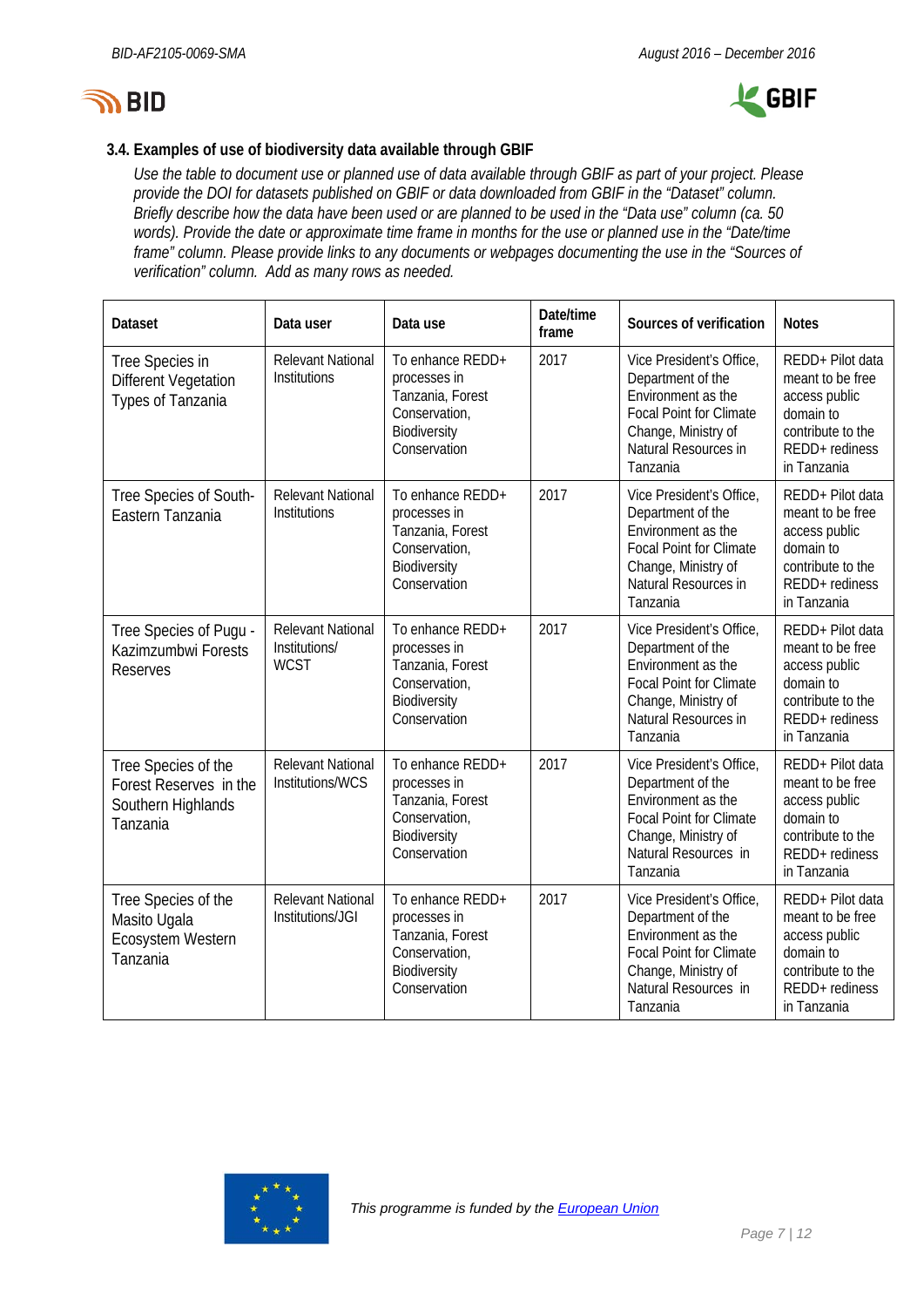



## **3.5. Events organized as part of the project**

*List all the events that have been organized as part of your project. Please provide links to any documents or webpages documenting the use in the "Sources of verification" column. Add as many rows as needed.*

| <b>Full title</b> | Organizing<br>institution | <b>Dates</b> | Number of<br>participants | Sources of<br>verification |
|-------------------|---------------------------|--------------|---------------------------|----------------------------|
| <b>NA</b>         | <b>NA</b>                 | <b>NA</b>    | <b>NA</b>                 | NA                         |

## <span id="page-7-0"></span>**4. Implementation of BID project activities**

*Refer to section 2.2 "Deliverables, activities and reporting criteria" in your BID full proposal. Provide updates on each of the activities using the reporting criteria and other sources of verification as appropriate. Sources of verification are for example links to relevant digital document, news, newsletter, brochures, copies of agreements with data holding institutions, workshop related documents, pictures, etc.*

## **4.1. Goal 1: Increase availability of biodiversity data, within and beyond the grant period**

### *Activity 1: Development of Data Capture Tool*

## **Description of implementation during the reporting period**

A data capture tool was developed that focuses on capturing information on the biodiversity aspects of REDD+ projects especially tree species which was the most important element in REDD+ projects

## *Activity 2: Establish contacts with REDD+ project leaders*

#### **Description of implementation during the reporting period**

Contacts were established with project leaders with the REDD+ projects that include WWF/SUA, MCDI, JGI, TFCG, AWF, WCS and WCST project leaders. These contacts established the type of data held, format in which they are held, whether the data are relevant to our project and the willingness to make the data available for the project.

## *Activity 3: Inventory of data holdings*

#### **Description of implementation during the reporting period**

The data holdings include large data sets collected from a wide range of habitats or landscapes while some are collected from localised sites such as forest reserves. The type of data in most of the projects included tree data. The data are in different formats for different data holders. Most of the relevant data are georeferenced. Some of the data have not been compiled in format that can readily be used by the project and require collation and compilation to suit the project requirements.

#### **Source of Verification**

Available data that has been compiled to date from the project implentation team

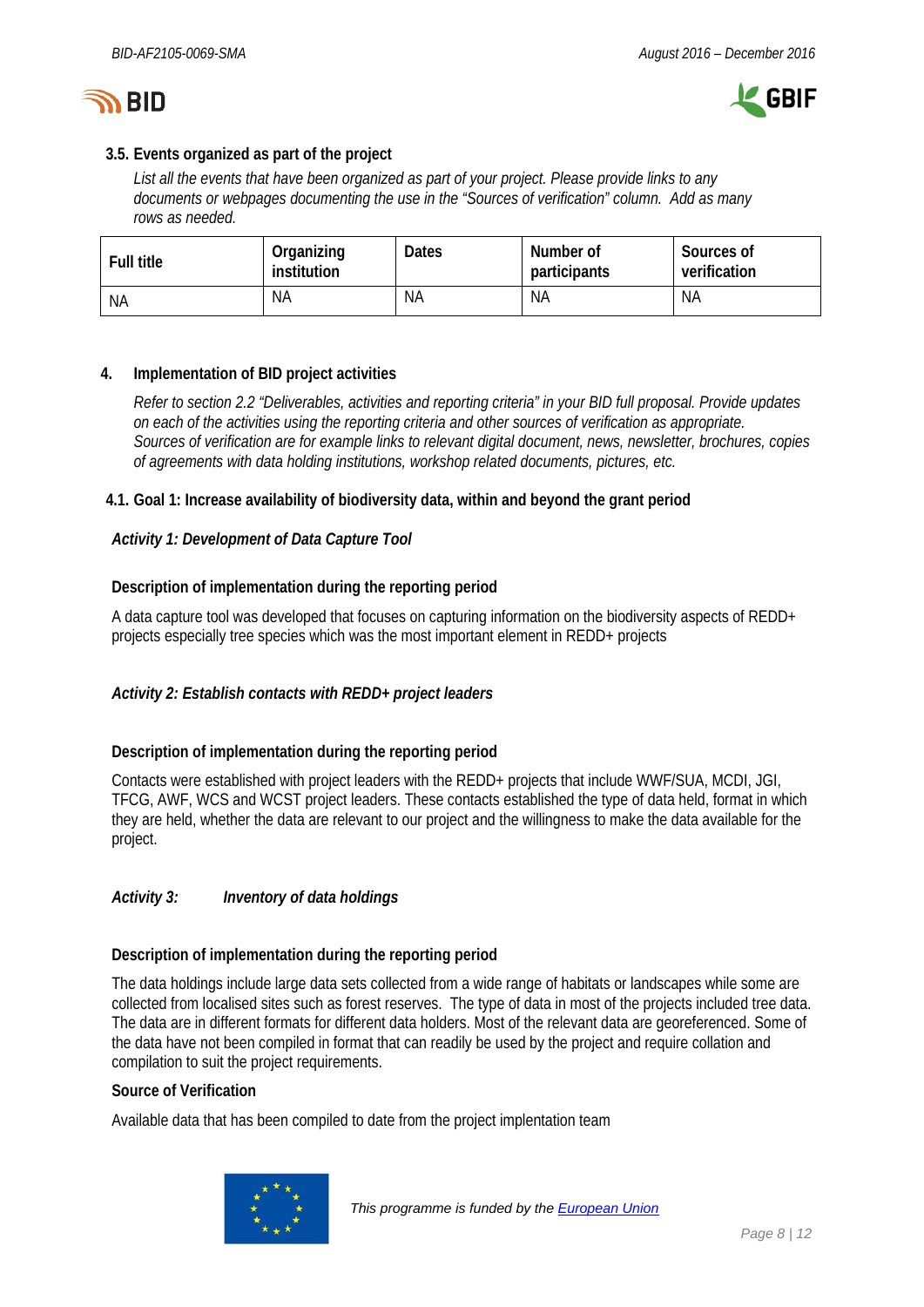



## *Activity 4: Data mobilization*

### **Description of implementation during the reporting period**

Data on tree species and their location (GPS coordinates) collected for 7 vegetation types in Tanzania - Miombo woodlands, Acacia woodlands, Savannah grasslands, Floodplain Wetlands, Volcanic mountains, Crystalline Mountains and Coastal Forests,

Data on tree species and other biodiversity with the location of each species collected and being compiled for South Eastern Coast of Tanzania. Most of the species names are in vernacular. We have initiated a process of translating the vernacular into scientific names.

Data on tree species composition and location has been identified from Pugu-Kazimzumbwi Forests. Data collation and compilation underway for publishing

#### **Sources of verification**

Available data that has been compiled to date from the project implementation team

#### *Activity 5: Datasets of biodiversity data generated from REDD+ project accessible in TanBIF and GBIF Portals*

#### **Description of implementation during the reporting period**

Data being compiled by ongoing work for publication

#### **Sources of verification**

Available data that has been compiled to date from the project implentation team

#### *Activity 6: IPT-Training workshop undertaken and report produced*

#### **Description of any implementation during the reporting period**

This activity is expected to be undertaken after completion of compilation and publication of available data

#### **Sources of verification**

NA

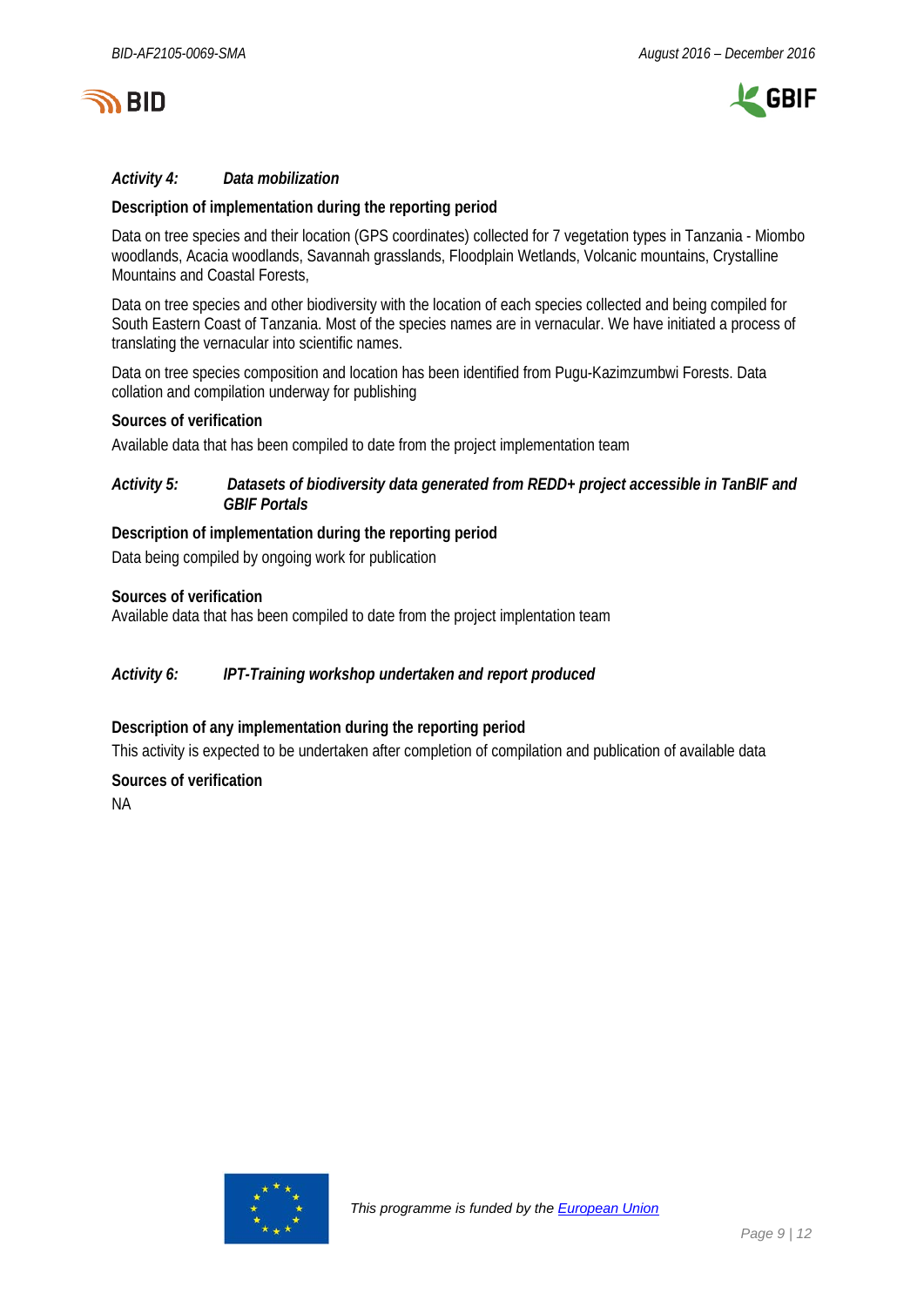



## **5. Updated calendar for the BID project implementation and evaluation period**

*The calendar should be completed in the same way as in the Full Project Proposal, but should include any expected changes. Provide reasons for any expected changes in section 5.1 'Explanatory Notes'.*

<span id="page-9-0"></span>

| Implementation period (maximum 14 months, starting 1 June 2016 at the earliest)                                             |  |                          |                |                |                |  |        |  |  |  |  |                                                  |  |  |  |  |  |                                                                                                                    |
|-----------------------------------------------------------------------------------------------------------------------------|--|--------------------------|----------------|----------------|----------------|--|--------|--|--|--|--|--------------------------------------------------|--|--|--|--|--|--------------------------------------------------------------------------------------------------------------------|
| Implementation period start date and end date<br>(dd/mm/yy)                                                                 |  | 01.08.2016 to 30.08.2017 |                |                |                |  |        |  |  |  |  |                                                  |  |  |  |  |  |                                                                                                                    |
| <b>Activity</b>                                                                                                             |  | $\overline{2}$           | $\overline{3}$ | $\overline{4}$ | 5 <sup>1</sup> |  | $6 7 $ |  |  |  |  | 8 9 10 11 12 13 14 15 16 17 18 19 20 21 22 23 24 |  |  |  |  |  | <b>Notes</b>                                                                                                       |
| Collation and compilation of Metadata of biodiversity<br>data generated from REDD+ projects                                 |  |                          |                |                |                |  |        |  |  |  |  |                                                  |  |  |  |  |  | Data compilation<br>already started and<br>ongoing                                                                 |
| Publishing of datasets of biodiversity data generated<br>from REDD+ project accessible in TanBIF and GBIF<br><b>Portals</b> |  |                          |                |                |                |  |        |  |  |  |  |                                                  |  |  |  |  |  | Data compilation<br>already started and<br>ongoing                                                                 |
| IPT-Training workshop undertaken and report produced                                                                        |  |                          |                |                |                |  |        |  |  |  |  |                                                  |  |  |  |  |  | Training to utilize<br>results from the project<br>to encourage<br>publishing of available<br>data by stakeholders |

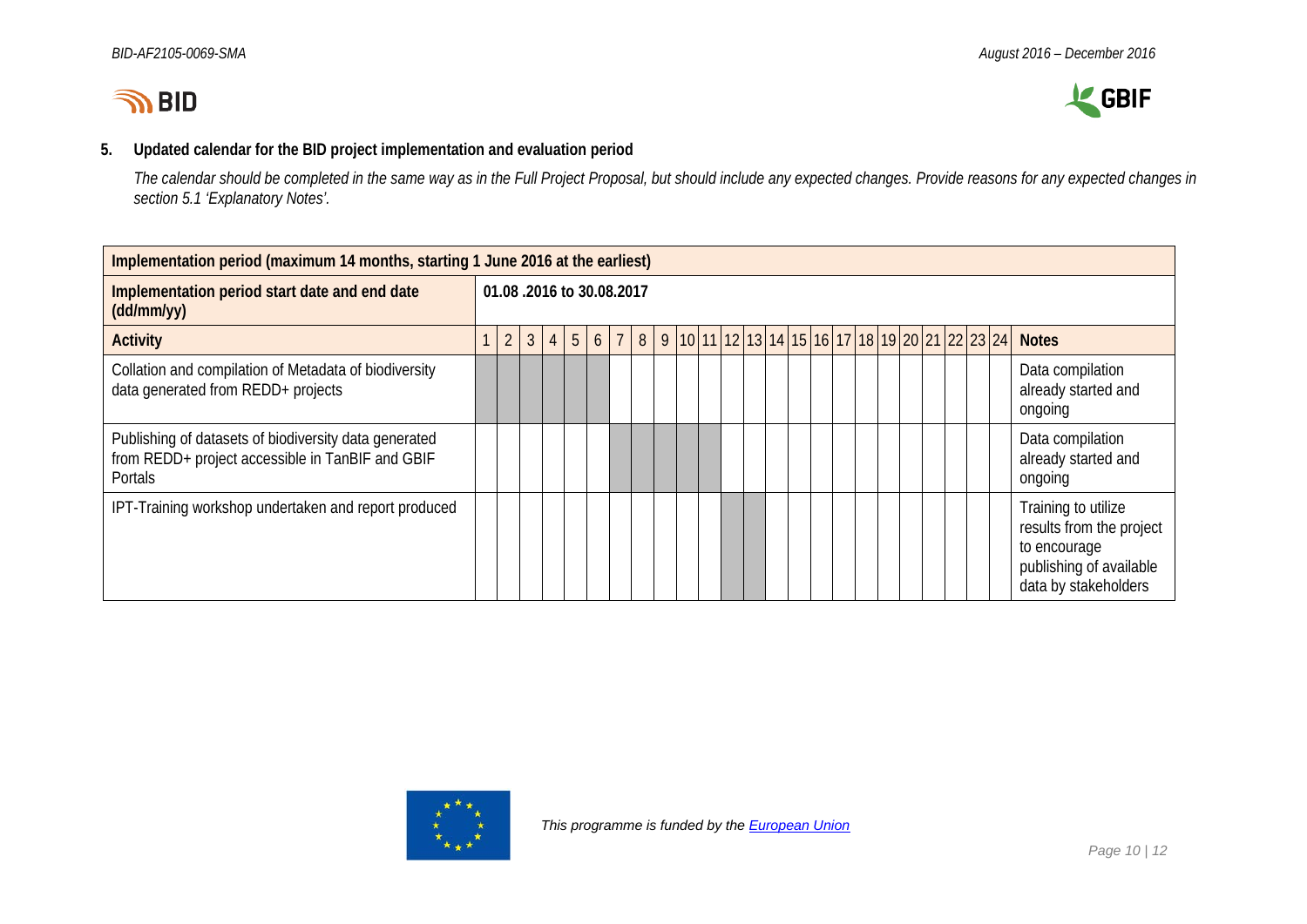



| Evaluation period (maximum 6 months, ending 31 December 2017 at the latest)                            |  |  |                          |  |  |  |                              |  |  |  |  |  |  |  |  |  |
|--------------------------------------------------------------------------------------------------------|--|--|--------------------------|--|--|--|------------------------------|--|--|--|--|--|--|--|--|--|
| Evaluation period start date and end date<br>(dd/mm/yy)                                                |  |  | 01.09.2017 to 30.12.2017 |  |  |  |                              |  |  |  |  |  |  |  |  |  |
| <b>Activity</b>                                                                                        |  |  | 2 3                      |  |  |  | $4 \mid 5 \mid 6 \mid$ Notes |  |  |  |  |  |  |  |  |  |
| Metadata of biodiversity data generated from<br>REDD+ projects                                         |  |  |                          |  |  |  |                              |  |  |  |  |  |  |  |  |  |
| Datasets of biodiversity data generated from<br>REDD+ project accessible in TanBIF and GBIF<br>Portals |  |  |                          |  |  |  |                              |  |  |  |  |  |  |  |  |  |
| IPT-Training workshop undertaken and report<br>produced                                                |  |  |                          |  |  |  |                              |  |  |  |  |  |  |  |  |  |

## **5.1. Explanatory notes:**

The project started late due to delays in signing the contract and subsequent release of funds.

Evaluation is to start in October 2017. The first activity to be evaluated within 2 month of project completion, second activity to be evaluated with 4 months of project completion and the last activity to be evaluated within six months of project completion. As necessary the evaluatin may go concurrently for both activities based on completeness of implementation